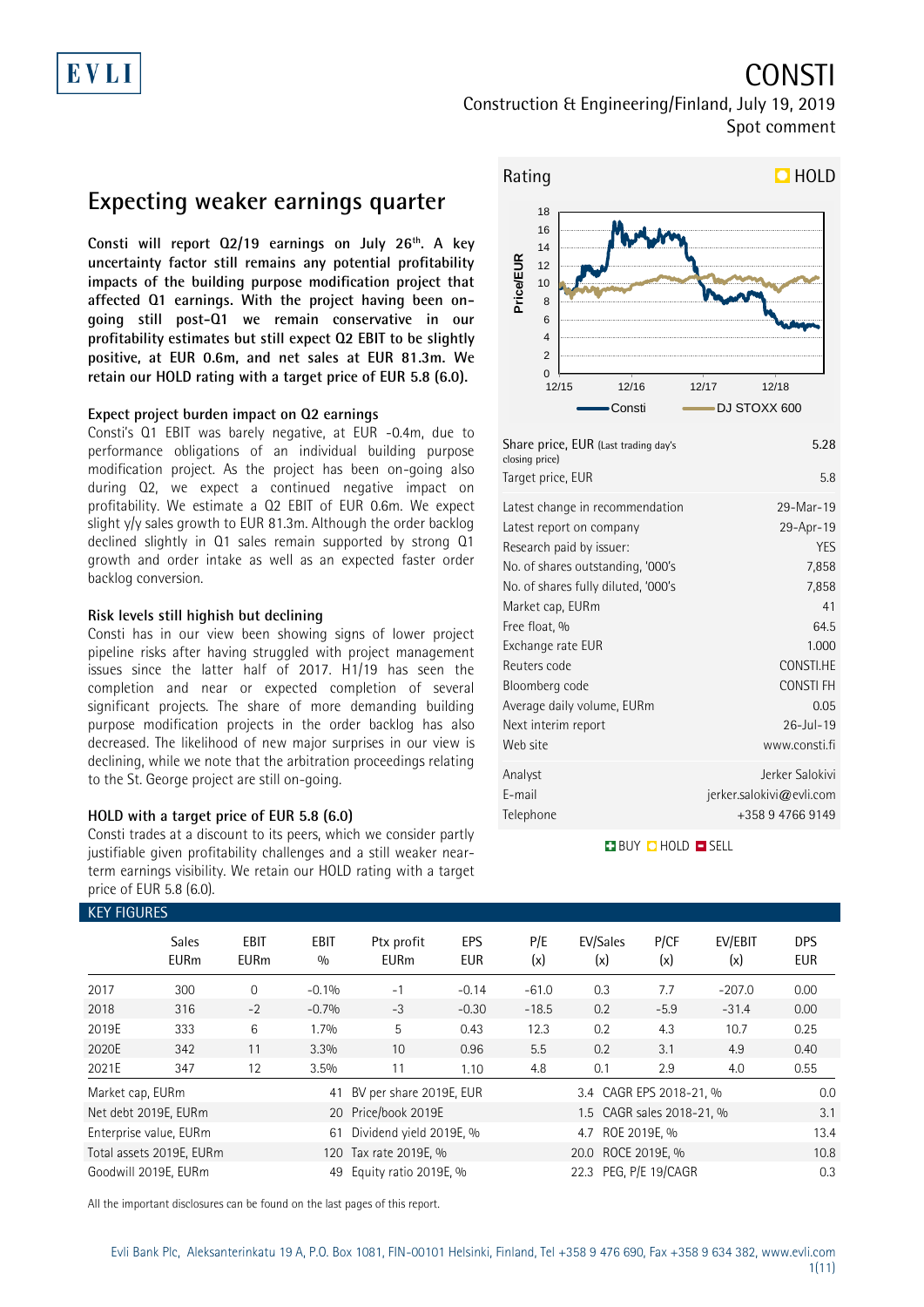# EVLI EQUITY RESEARCH **CONSTI**

Construction & Engineering/Finland, July 19, 2019 Spot comment

|        | Q1/18    | Q2/18            |        |          | 2018            |          |        |         |         |         |       |                                                                                  |
|--------|----------|------------------|--------|----------|-----------------|----------|--------|---------|---------|---------|-------|----------------------------------------------------------------------------------|
|        | 17.9     | 25.1             | 28.9   | 32.4     | 104.3           | 28.3     | 24.3   | 27.5    | 31.4    | 111.5   | 124.5 | 129.0                                                                            |
|        | 26.0     | 33.1             | 33.2   | 42.0     | 134.3           | 27.6     | 35.0   | 35.5    | 44.0    | 142.1   | 135.0 | 134.0                                                                            |
|        | 3.0      | 3.8              | 4.0    | 7.2      | 18.0            | 5.3      | 4.5    | 4.5     | 7.0     | 21.3    | 27.5  | 28.0                                                                             |
|        | 17.9     | 20.1             | 16.8   | 20.4     | 75.2            | 16.4     | 21.5   | 17.0    | 20.5    | 75.3    | 73.0  | 74.0                                                                             |
|        | $-2.5$   | $-4.5$           | $-4.0$ | $-5.1$   | $-16.1$         | $-4.1$   | $-4.0$ | $-4.0$  | $-5.0$  | $-17.1$ |       | $-18.5$                                                                          |
| 300.2  | 62.3     | 77.8             | 78.9   | 96.8     | 315.8           | 73.5     | 81.3   | 80.5    |         |         |       |                                                                                  |
| 14.8%  | 8.7%     | $-1.3%$          | 1.4%   | $12.1\%$ | 5.2%            | 18.0%    | 4.5%   | 2.0%    | 1.2%    | 5.5%    | 2.7%  | 1.3%                                                                             |
| $-0.4$ | $-0.2$   | 1.7              | $-1.4$ | $-2.2$   | $-2.2$          | $-0.4$   | 0.6    | 2.5     | 3.0     | 5.7     | 11.2  | 12.3                                                                             |
|        | $-0.4\%$ | $2.1\%$          | -1.8%  | $-2.3%$  | $-0.7\%$        | $-0.5\%$ | 0.7%   | $3.1\%$ | $3.1\%$ | $1.7\%$ | 3.3%  | 3.5%                                                                             |
|        |          | 2017<br>$-0.1\%$ |        |          | $03/18$ $04/18$ |          |        |         |         |         | 97.9  | 01/'19 02/'19E 03/'19E 04/'19E 2019E 2020E 2021E<br>$-18.0$<br>333.1 342.0 346.5 |

Source: Evli Research

|                                   | <b>MCAP</b> |        | EV/EBITDA |        | EV/EBIT |       | P/E    | Div. yield |         |
|-----------------------------------|-------------|--------|-----------|--------|---------|-------|--------|------------|---------|
| <b>Construction companies</b>     | <b>MEUR</b> | 19E    | 20E       | 19E    | 20E     | 19E   | 20E    | 19E        | 20E     |
| YIT                               | 1096        | 8.5x   | 8.1x      | 11.5x  | 11.2x   | 8.8x  | 9.5x   | 5.8 %      | 6.1%    |
| ISRV Yhtiöt                       | 97          | 25.9x  | 17.3x     | 42.0x  | 23.4x   |       | 32.0x  | 1.9 %      | $3.3\%$ |
| Lehto Group                       | 135         | 6.8x   | 5.1x      | 8.2x   | 5.9x    | 7.7x  | 5.5x   | 5.3 %      | $8.6\%$ |
| Skanska                           | 7120        | 10.2x  | 9.4x      | 13.0x  | 11.9x   | 14.1x | 13.5x  | 3.9%       | $4.1\%$ |
| <b>NCC</b>                        | 1751        | 8.3x   | 7.2x      | 14.4x  | 10.7x   | 16.5x | 12.1x  | 3.7%       | $4.7\%$ |
| Peab                              | 2370        | 9.0x   | 8.5x      | 12.0x  | 11.3x   | 11.9x | 11.5x  | $5.1\%$    | $5.3\%$ |
| IJМ                               | 1707        | 11.8x  | 11.9x     | 11.8x  | 11.8x   | 12.4x | 13.1x  | $4.4\%$    | $4.5\%$ |
| <b>Veidekke</b>                   | 1115        | 7.1x   | 6.3x      | 12.0x  | 10.3x   | 10.4x | 9.2x   | $6.5\%$    | $6.7\%$ |
| Peer Group Average                | 1924        | 10.9x  | 9.2x      | 15.6x  | 12.1x   | 11.7x | 13.3x  | $4.6\%$    | $5.4\%$ |
| Peer Group Median                 | 1411        | 8.7x   | 8.3x      | 12.0x  | 11.2x   | 11.9x | 11.8x  | 4.8 %      | $5.0\%$ |
| Consti (Evli est.)                | 41          | 6.3x   | 3.6x      | 10.7x  | 4.9x    | 12.3x | 5.5x   | 4.7 %      | 7.6 %   |
| Consti prem./disc. to peer median |             | $-28%$ | $-57%$    | $-11%$ | $-56%$  | 3%    | $-53%$ |            |         |

Source Bloomberg, Evli Research

| <b>Building installations and</b> | <b>MCAP</b> |        | EV/EBITDA |                 | EV/EBIT | P/E    |         | Div. yield |         |
|-----------------------------------|-------------|--------|-----------|-----------------|---------|--------|---------|------------|---------|
| services companies                | <b>EUR</b>  | 19E    | 20E       | 19 <sub>E</sub> | 20E     | 19E    | 20E     | 19E        | 20E     |
| <b>Caverion</b>                   | 859         | 8.2x   | 7.2x      | 17.3x           | 13.0x   | 19.7x  | 14.2x   | $2.7\%$    | $3.7\%$ |
| B ravida Holding                  | 1560        | 10.5x  | 10.1x     | 12.7x           | 12.1x   | 16.7x  | 15.8x   | $2.7\%$    | $3.0\%$ |
| MITIE Group                       | 656         | 6.5x   | 6.2x      | 8.2x            | 7.7x    | 9.4x   | 8.6x    | $2.5\%$    | $2.5\%$ |
| <b>IISS</b>                       | 4819        | 8.6x   | 8.2x      | 12.3x           | 11.5x   | 14.2x  | 13.3x   | $4.2\%$    | $4.2\%$ |
| <b>Bilfinger</b>                  | 1152        | 7.2x   | 5.3x      | 13.6x           | 8.6x    | 14.3x  | 9.3x    | 3.9%       | $4.5\%$ |
| Peer Group Average                | 1809        | 8.2x   | 7.4x      | 12.8x           | 10.6x   | 14.9x  | 12.3x   | $3.2\%$    | $3.6\%$ |
| Peer Group Median                 | 1152        | 8.2x   | 7.2x      | 12.7x           | 11.5x   | 14.3x  | 13.3x   | $2.7\%$    | $3.7\%$ |
| Consti (Evli est.)                | 41          | 6.3x   | 3.6x      | 10.7x           | 4.9x    | 12.3x  | 5.5x    | 4.7 %      | 7.6 %   |
| Consti prem./disc. to peer median |             | $-23%$ | $-50%$    | $-16%$          | $-57%$  | $-14%$ | $-5.9%$ |            |         |

Source Bloomberg, Evli Research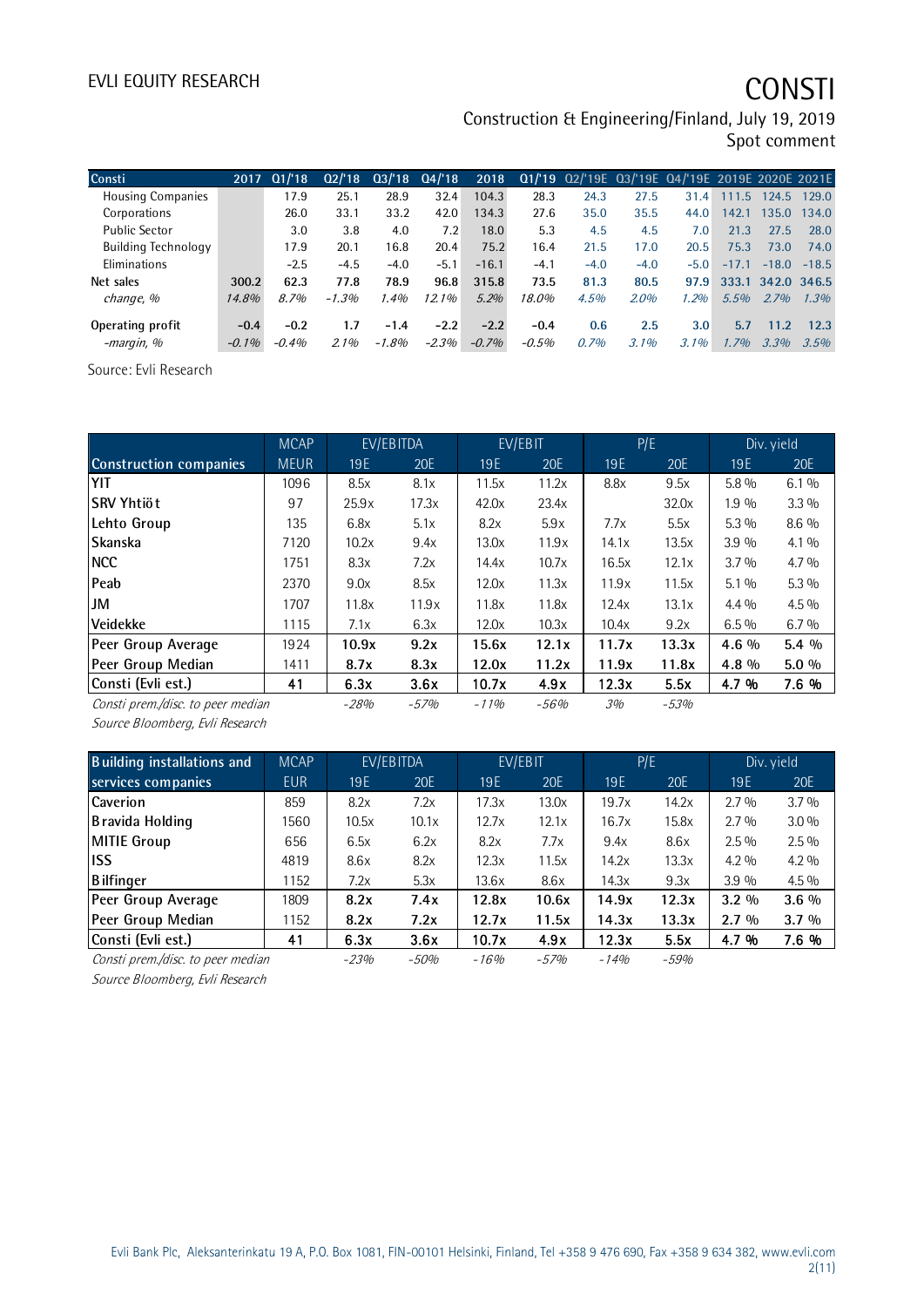| VALUATION RESULTS        | <b>BASE CASE DETAILS</b>    | <b>VALUATION ASSUMPTIONS</b> | ASSUMPTIONS FOR WACC           |      |
|--------------------------|-----------------------------|------------------------------|--------------------------------|------|
| Current share price      | 5.28 PV of Free Cash Flow   | 69 Long-term growth, %       | 1.2 Risk-free interest rate, % | 2.25 |
| DCF share value          | 14.57 PV of Horizon value   | 69 WACC, %                   | 8.6 Market risk premium, %     | 5.8  |
| Share price potential, % | 176.0 Unconsolidated equity | 0 Spread, %                  | 0.5 Debt risk premium, %       | 3.3  |
| Maximum value            | 15.8 Marketable securities  | 3 Minimum WACC, %            | 8.1 Equity beta coefficient    | 1.15 |
| Minimum value            | 13.5 Debt - dividend        | -27 Maximum WACC, %          | 9.1 Target debt ratio, %       | 30   |
| Horizon value, %         | 50.2 Value of stock         | 115 Nr of shares, Mn         | 7.9 Effective tax rate, %      | 20   |

| DCF valuation, EURm         | 2018   | 2019E  | 2020E       | 2021E  | 2022E          | 2023E       | 2024E        | 2025E    | 2026E       | 2027E    | 2028E  | Horizon |
|-----------------------------|--------|--------|-------------|--------|----------------|-------------|--------------|----------|-------------|----------|--------|---------|
| Net sales                   | 316    | 333    | 342         | 347    | 353            | 359         | 364          | 370      | 375         | 381      | 385    | 390     |
| Sales growth, %             | 5.2    | 5.5    | 2.7         | 1.3    | 2.0            | 1.5         | 1.5          | 1.5      | 1.5         | 1.5      | 1.2    | 1.2     |
| Operating income (EBIT)     | $-2$   | 6      | 11          | 12     | 14             | 14          | 15           | 15       | 15          | 15       | 14     | 14      |
| EBIT margin, %              | $-0.7$ | 1.7    | 3.3         | 3.5    | 4.0            | 4.0         | 4.0          | 4.0      | 4.0         | 4.0      | 3.5    | 3.5     |
| + Depreciation+amort.       |        | 4      | 4           | 5      | 5              | 5           | 5            | 5        | 5           | 5        | 5      |         |
| - Income taxes              |        | $-1$   | $-2$        | $-2$   | $-3$           | $-3$        | $-3$         | $-3$     | $-3$        | $-3$     | $-3$   |         |
| - Change in NWC             | $-7$   |        | $\Omega$    | 0      | $\Omega$       | $\Omega$    | $\mathbf 0$  | 0        | $\Omega$    | $\Omega$ |        |         |
| NWC / Sales, %              | $-2.5$ | $-2.7$ | $-2.7$      | $-2.7$ | $-2.7$         | $-2.7$      | $-2.7$       | $-2.7$   | $-2.7$      | $-2.7$   | $-2.7$ |         |
| + Change in other liabs     |        | 0      | $\Omega$    | 0      | $\overline{0}$ | $\Omega$    | $\mathbf{0}$ | $\Omega$ | $\mathbf 0$ | $\Omega$ |        |         |
| - Capital Expenditure       | $-5$   | $-4$   | $-5$        | $-5$   | $-5$           | $-5$        | $-5$         | $-5$     | $-5$        | $-5$     | $-5$   | $-5$    |
| Investments / Sales, %      | 1.6    | 1.3    | 1.3         | 1.3    | 1.3            | 1.3         | 1.3          | 1.3      | 1.3         | 1.3      | 1.3    | 1.3     |
| - Other items               | 0      | 0      | $\mathbf 0$ | 0      | $\overline{0}$ | $\mathbf 0$ | $\mathbf{0}$ | 0        | $\mathbf 0$ | 0        | 0      |         |
| $=$ Unlevered Free CF (FCF) | $-11$  | 5      | 9           | 10     | 11             | 12          | 12           | 12       | 12          | 12       | 11     | 151     |
| $=$ Discounted FCF (DFCF)   |        | 5      | 8           | 8      | 8              | 8           | 7            | 7        |             | 6        | 5      | 69      |
|                             |        |        |             |        |                |             |              |          |             |          |        |         |
| = DFCF min WACC             |        | 5      | 8           | 8      | 8              | 8           | 8            | 7        | 7           | 6        | 5      | 78      |
| $=$ DFCF max WACC           |        | 5      | 8           | 8      | 8              | 8           |              |          | 6           | 6        | 5      | 62      |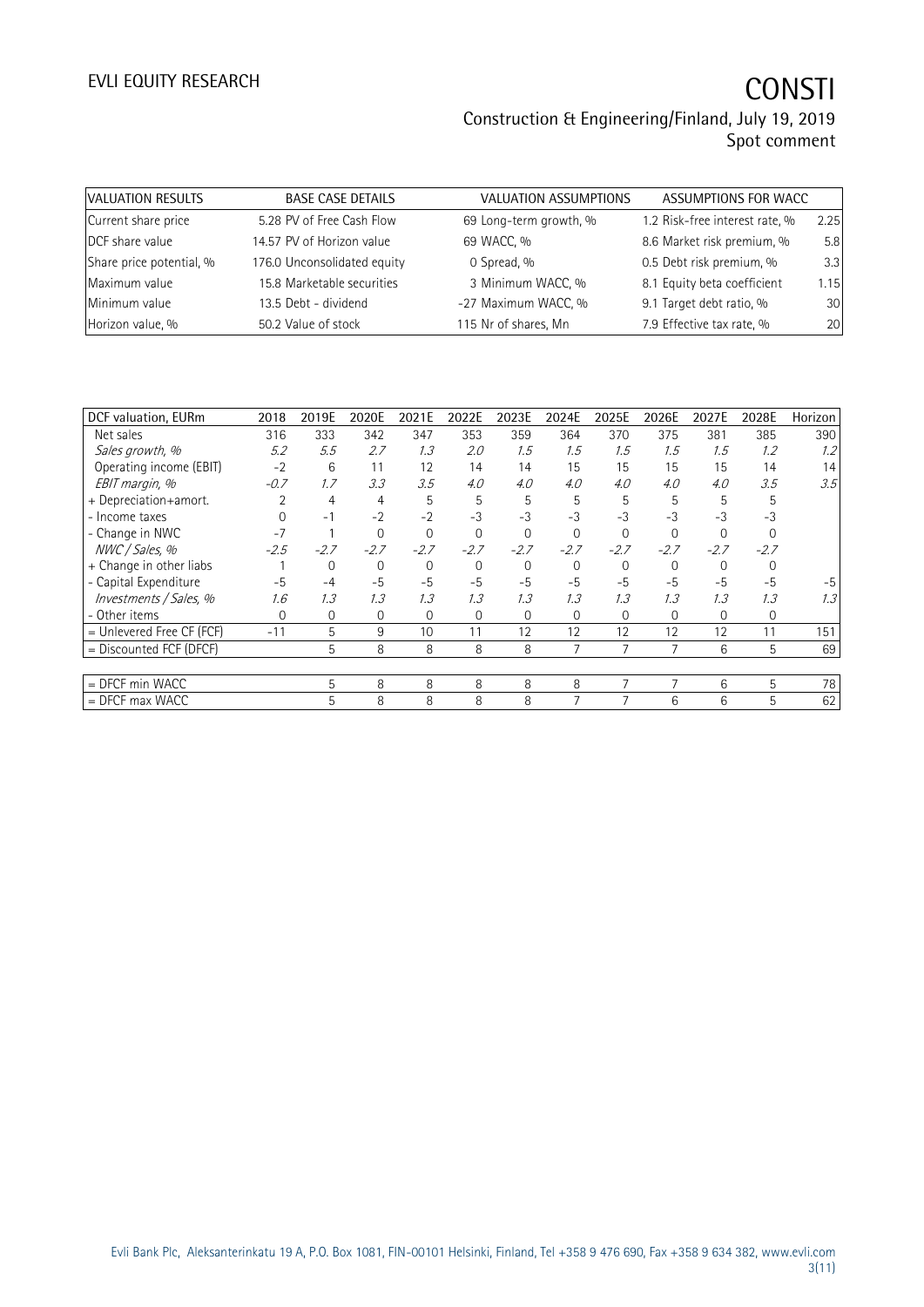| <b>INTERIM FIGURES</b>               |                     |                |                |                |                |              |                |                |                |                 |        |        |
|--------------------------------------|---------------------|----------------|----------------|----------------|----------------|--------------|----------------|----------------|----------------|-----------------|--------|--------|
| EVLI ESTIMATES, EURm                 | 201801              | 201802         | 201803         | 201804         | 2018           | 201901       | 2019Q2E        | 2019Q3E        | 2019Q4E        | 2019E           | 2020E  | 2021E  |
| Net sales                            | 62                  | 78             | 79             | 97             | 316            | 73           | 81             | 81             | 98             | 333             | 342    | 347    |
| EBITDA                               | $\Omega$            | $\overline{2}$ | $-1$           | $-2$           | $\Omega$       | $\Omega$     | $\overline{2}$ | $\overline{4}$ | $\overline{4}$ | 10 <sup>1</sup> | 16     | 17     |
| EBITDA margin (%)                    | 0.3                 | 2.7            | $-1.3$         | $-1.8$         | $-0.1$         | 0.7          | 2.0            | 4.4            | 4.1            | 2.9             | 4.6    | 4.8    |
| EBIT                                 | $\mathbf 0$         | $\overline{2}$ | $-1$           | $-2$           | $-2$           | $\mathbf{0}$ | $\mathbf{1}$   | 3              | 3              | 6               | 11     | 12     |
| EBIT margin (%)                      | $-0.4$              | 2.2            | $-1.8$         | $-2.2$         | $-0.7$         | $-0.5$       | 0.7            | 3.1            | 3.1            | 1.7             | 3.3    | 3.5    |
| Net financial items                  | $\mathbf 0$         | $\mathbf 0$    | $\mathbf 0$    | $\mathbf 0$    | $-1$           | $\mathbf 0$  | $\mathbf 0$    | $\mathbf 0$    | $\mathbf 0$    | $-1$            | $-1$   | $-1$   |
| Pre-tax profit                       | 0                   | $\overline{2}$ | $-2$           | $-2$           | $-3$           | $-1$         | 0              | $\overline{2}$ | 3              | 5               | 10     | 11     |
| Tax                                  | $\Omega$            | $\mathbf 0$    | $\mathbf 0$    | $\mathbf 0$    | $\overline{1}$ | $\Omega$     | $\mathbf 0$    | $\mathbf 0$    | $-1$           | $-1$            | $-2$   | $-2$   |
| Tax rate (%)                         | 18.9                | 19.7           | 20.0           | 17.4           | 17.9           | 20.1         | 20.0           | 20.0           | 20.0           | 20.0            | 20.0   | 20.0   |
| Net profit                           | $\mathbf 0$         | $\mathbf{1}$   | $-1$           | $-2$           | $-2$           | $\mathbf 0$  | $\mathbf 0$    | $\overline{2}$ | $\overline{2}$ | 3               | 8      | 9      |
| EPS                                  | $-0.04$             | 0.16           | $-0.17$        | $-0.25$        | $-0.30$        | $-0.06$      | 0.02           | 0.21           | 0.26           | 0.43            | 0.96   | 1.10   |
| EPS adjusted (diluted no. of shares) | $-0.04$             | 0.16           | $-0.17$        | $-0.25$        | $-0.30$        | $-0.06$      | 0.02           | 0.21           | 0.26           | 0.43            | 0.96   | 1.10   |
| Dividend per share                   | 0.00                | 0.00           | 0.00           | 0.00           | 0.00           | 0.00         | 0.00           | 0.00           | 0.00           | 0.25            | 0.40   | 0.55   |
| SALES, EURm                          |                     |                |                |                |                |              |                |                |                |                 |        |        |
| Housing Companies                    | 18                  | 25             | 29             | 32             | 104            | 28           | 24             | 28             | 31             | 112             | 125    | 129    |
| Corporations                         | 26                  | 33             | 33             | 42             | 134            | 28           | 35             | 36             | 44             | 142             | 135    | 134    |
| <b>Public Sector</b>                 | 3                   | $\overline{4}$ | $\overline{4}$ | $\overline{7}$ | 18             | 5            | 5              | 5              | $\overline{7}$ | 21              | 28     | 28     |
| <b>Building Technology</b>           | 18                  | 20             | 17             | 20             | 75             | 16           | 21             | 17             | 21             | 75              | 73     | 74     |
| Elimination                          | $-2$                | $-4$           | $-4$           | $-5$           | $-16$          | $-4$         | $-4$           | $-4$           | $-5$           | $-17$           | $-18$  | $-18$  |
| Total                                | 62                  | 78             | 79             | 97             | 316            | 73           | 81             | 81             | 98             | 333             | 342    | 347    |
| SALES GROWTH, Y/Y %                  |                     |                |                |                |                |              |                |                |                |                 |        |        |
| Housing Companies                    | 0.0                 | 0.0            | 0.0            | 0.0            | 0.0            | 58.6         | $-3.2$         | $-5.0$         | $-3.2$         | 6.9             | 11.6   | 3.6    |
| Corporations                         | 0.0                 | 0.0            | 0.0            | 0.0            | 0.0            | 6.4          | 5.6            | 7.0            | 4.8            | 5.8             | $-5.0$ | $-0.7$ |
| <b>Public Sector</b>                 | 0.0                 | 0.0            | 0.0            | 0.0            | 0.0            | 75.1         | 17.7           | 11.6           | $-2.1$         | 18.0            | 29.3   | 1.8    |
| <b>Building Technology</b>           | 0.0                 | 0.0            | 0.0            | 0.0            | 0.0            | $-8.4$       | 6.5            | 1.3            | 0.7            | 0.2             | $-3.1$ | 1.4    |
| Elimination                          | 53.0                | 97.5           | 15.1           | 53.8           | 50.4           | 67.8         | $-10.2$        | 0.1            | $-2.7$         | 6.7             | 5.1    | 2.8    |
| Group                                | $-100.0$            | $-100.0$       | $-100.0$       | $-100.0$       | $-100.0$       | 0.0          | 0.0            | 0.0            | 0.0            | 0.0             | 0.0    | 0.0    |
| Total                                | 8.7                 | $-1.3$         | 1.4            | 12.1           | 5.2            | 18.0         | 4.5            | 2.0            | 1.2            | 5.5             | 2.7    | 1.3    |
| EBIT, EURm                           |                     |                |                |                |                |              |                |                |                |                 |        |        |
| Group                                | $\mathsf{O}\xspace$ | $\overline{2}$ | $-1$           | $-2$           | $-2$           | $\mathbf 0$  | $\mathbf{1}$   | 3              | 3              | 6               | 11     | 12     |
| Total                                | $\Omega$            | $\overline{2}$ | $-1$           | $-2$           | $-2$           | $\mathbf{0}$ | $\mathbf{1}$   | 3              | $\overline{3}$ | 6               | 11     | 12     |
| EBIT margin, %                       |                     |                |                |                |                |              |                |                |                |                 |        |        |
| <b>Total</b>                         | $-0.4$              | 2.2            | $-1.8$         | $-2.2$         | $-0.7$         | $-0.5$       | 0.7            | 3.1            | 3.1            | 1.7             | 3.3    | 3.5    |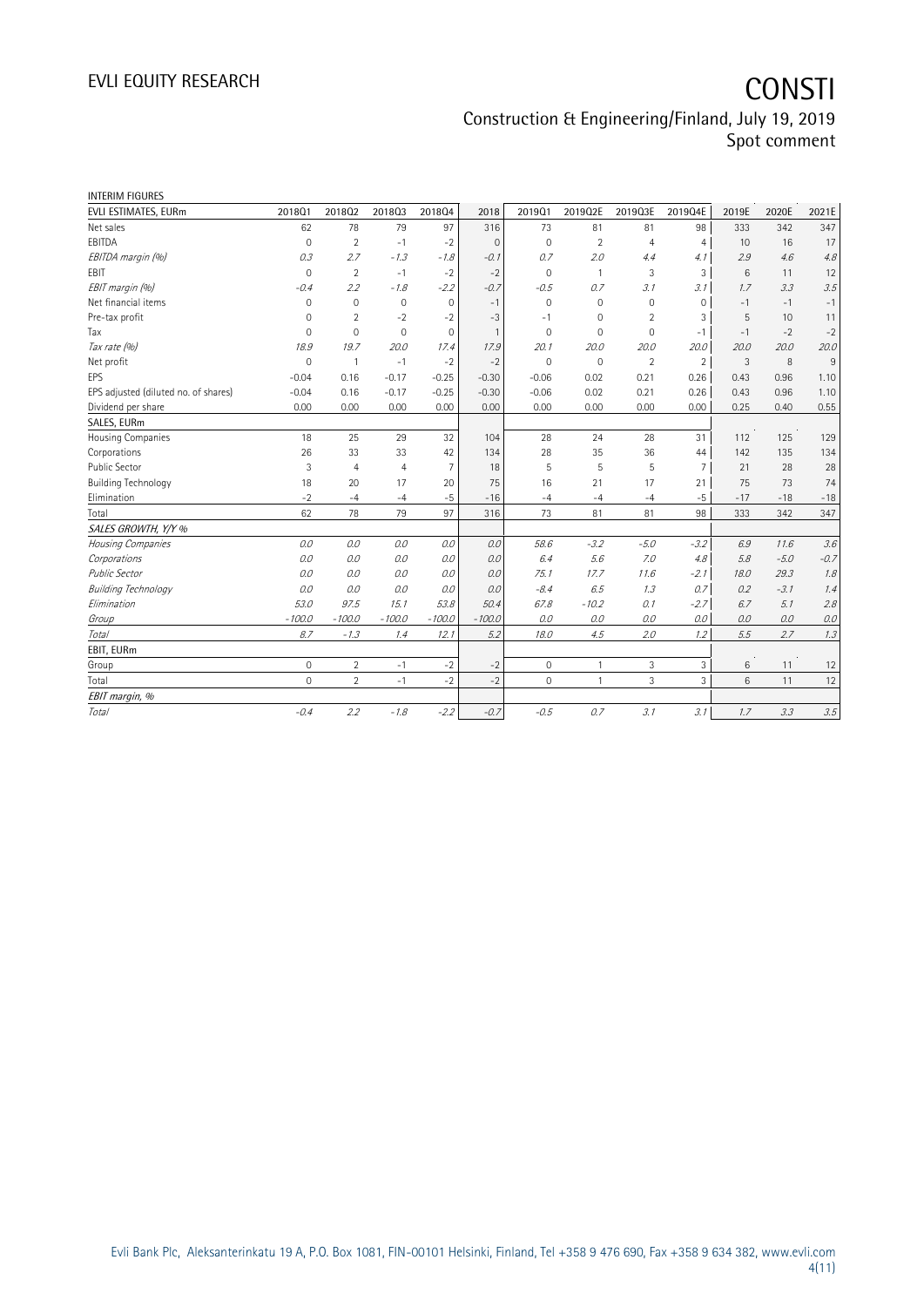| INCOME STATEMENT, EURm                   | 2014                | 2015                | 2016                | 2017                                                                                                                                                                                                                                                                                                                                                                                                                                                      | 2018           | 2019E               | 2020E                                                                                                                                                                                                                                                                                                                                                                                                                                                     | 2021E                       |
|------------------------------------------|---------------------|---------------------|---------------------|-----------------------------------------------------------------------------------------------------------------------------------------------------------------------------------------------------------------------------------------------------------------------------------------------------------------------------------------------------------------------------------------------------------------------------------------------------------|----------------|---------------------|-----------------------------------------------------------------------------------------------------------------------------------------------------------------------------------------------------------------------------------------------------------------------------------------------------------------------------------------------------------------------------------------------------------------------------------------------------------|-----------------------------|
| Sales                                    | 216                 | 256                 | 262                 | 300                                                                                                                                                                                                                                                                                                                                                                                                                                                       | 316            | 333                 | 342                                                                                                                                                                                                                                                                                                                                                                                                                                                       | 347                         |
| Sales growth (%)                         | 25.6                | 18.6                | 2.1                 | 14.8                                                                                                                                                                                                                                                                                                                                                                                                                                                      | 5.2            | 5.5                 | 2.7                                                                                                                                                                                                                                                                                                                                                                                                                                                       | 1.3                         |
| Costs                                    | $-206$              | $-244$              | $-248$              | $-298$                                                                                                                                                                                                                                                                                                                                                                                                                                                    | $-316$         | $-323$              | $-326$                                                                                                                                                                                                                                                                                                                                                                                                                                                    | $-330$                      |
| Reported EBITDA                          | 10                  | 13                  | 13                  | 2                                                                                                                                                                                                                                                                                                                                                                                                                                                         | $\mathbb O$    | 10                  | 16                                                                                                                                                                                                                                                                                                                                                                                                                                                        | 17                          |
| Extraordinary items in EBITDA            | $\mathbf 0$         | $\mathbf 0$         | $\mathbf 0$         | $\mathbf 0$                                                                                                                                                                                                                                                                                                                                                                                                                                               | $\mathbf 0$    | $\mathbf 0$         | $\mathbf 0$                                                                                                                                                                                                                                                                                                                                                                                                                                               | $\mathbf 0$                 |
| EBITDA margin (%)                        | 4.5                 | 4.9                 | 5.0                 | 0.6                                                                                                                                                                                                                                                                                                                                                                                                                                                       | $-0.1$         | 2.9                 | 4.6                                                                                                                                                                                                                                                                                                                                                                                                                                                       | 4.8                         |
| Depreciation                             | $-2$                | $-2$                | $-2$                | $-2$                                                                                                                                                                                                                                                                                                                                                                                                                                                      | $-2$           | $-4$                | $-4$                                                                                                                                                                                                                                                                                                                                                                                                                                                      | $-5$                        |
| EBITA                                    | 8                   | 11                  | 11                  | $\mathbf 0$                                                                                                                                                                                                                                                                                                                                                                                                                                               | $-2$           | $6\,$               | 11                                                                                                                                                                                                                                                                                                                                                                                                                                                        | 12                          |
| Goodwill amortization / writedown        | 0                   | $\mathbf 0$         | $\mathbf 0$         | $\mathbf 0$                                                                                                                                                                                                                                                                                                                                                                                                                                               | $\mathbf 0$    | 0                   | $\mathbf 0$                                                                                                                                                                                                                                                                                                                                                                                                                                               | $\mathbf 0$                 |
| Reported EBIT                            | 8                   | 11                  | 11                  | $\mathbf 0$                                                                                                                                                                                                                                                                                                                                                                                                                                               | $-2$           | $6\,$               | 11                                                                                                                                                                                                                                                                                                                                                                                                                                                        | 12                          |
| EBIT margin (%)                          | 3.6                 | 4.1                 | 4.2                 | -0.1                                                                                                                                                                                                                                                                                                                                                                                                                                                      | $-0.7$         | 1.7                 | 3.3                                                                                                                                                                                                                                                                                                                                                                                                                                                       | 3.5                         |
| Net financials                           | $-5$                | $-4$                | $-1$                | $-1$                                                                                                                                                                                                                                                                                                                                                                                                                                                      | $-1$           | $-1$                | $-1$                                                                                                                                                                                                                                                                                                                                                                                                                                                      | $-1$                        |
| Pre-tax profit                           | 3                   | 6                   | 10                  | $-1$                                                                                                                                                                                                                                                                                                                                                                                                                                                      | -3             | 5                   | 10                                                                                                                                                                                                                                                                                                                                                                                                                                                        | 11                          |
| Extraordinary items                      | $\mathbf 0$         | $-2$                | $\mathbf 0$         | $\overline{0}$                                                                                                                                                                                                                                                                                                                                                                                                                                            | $\mathbf 0$    | $\mathbb O$         | $\mathbf 0$                                                                                                                                                                                                                                                                                                                                                                                                                                               | $\mathbf 0$                 |
| Taxes                                    | $-1$                | $-1$                | $-2$                | $\mathbf 0$                                                                                                                                                                                                                                                                                                                                                                                                                                               | $\mathbf{1}$   | $-1$                | $-2$                                                                                                                                                                                                                                                                                                                                                                                                                                                      | $-2$                        |
| Minority shares                          | $\mathbf 0$         | $\mathsf{O}\xspace$ | $\mathsf{O}\xspace$ | $\mathbf 0$                                                                                                                                                                                                                                                                                                                                                                                                                                               | $\mathbf 0$    | $\mathsf{O}\xspace$ | $\mathsf{O}\xspace$                                                                                                                                                                                                                                                                                                                                                                                                                                       | $\mathbf 0$                 |
| Net profit                               | $\overline{2}$      | 3                   | 8                   | $-1$                                                                                                                                                                                                                                                                                                                                                                                                                                                      | $-2$           | 3                   | 8                                                                                                                                                                                                                                                                                                                                                                                                                                                         | 9                           |
| <b>BALANCE SHEET, EURm</b>               |                     |                     |                     |                                                                                                                                                                                                                                                                                                                                                                                                                                                           |                |                     |                                                                                                                                                                                                                                                                                                                                                                                                                                                           |                             |
| Assets                                   |                     |                     |                     |                                                                                                                                                                                                                                                                                                                                                                                                                                                           |                |                     |                                                                                                                                                                                                                                                                                                                                                                                                                                                           |                             |
| Fixed assets                             | 7                   | 6                   | 6                   | 5                                                                                                                                                                                                                                                                                                                                                                                                                                                         | 8              | $9\,$               | 9                                                                                                                                                                                                                                                                                                                                                                                                                                                         | 9                           |
| % of sales                               | $\mathcal{I}% _{G}$ | $\sqrt{2}$          | $\mathcal{D}$       | $\mathfrak z$                                                                                                                                                                                                                                                                                                                                                                                                                                             | $\mathcal{I}$  | $\mathcal{I}% _{G}$ | $\mathcal{I}% _{G}=\mathcal{I}_{G}=\mathcal{I}_{G}=\mathcal{I}_{G}=\mathcal{I}_{G}=\mathcal{I}_{G}=\mathcal{I}_{G}=\mathcal{I}_{G}=\mathcal{I}_{G}=\mathcal{I}_{G}=\mathcal{I}_{G}=\mathcal{I}_{G}=\mathcal{I}_{G}=\mathcal{I}_{G}=\mathcal{I}_{G}=\mathcal{I}_{G}=\mathcal{I}_{G}=\mathcal{I}_{G}=\mathcal{I}_{G}=\mathcal{I}_{G}=\mathcal{I}_{G}=\mathcal{I}_{G}=\mathcal{I}_{G}=\mathcal{I}_{G}=\mathcal{I}_{G}=\mathcal{I}_{G}=\mathcal{I}_{G}=\math$ | $\mathcal{S}_{\mathcal{S}}$ |
| Goodwill                                 | 44                  | 43                  | 44                  | 49                                                                                                                                                                                                                                                                                                                                                                                                                                                        | 49             | 49                  | 49                                                                                                                                                                                                                                                                                                                                                                                                                                                        | 49                          |
| % of sales                               | 20                  | 17                  | 17                  | 16                                                                                                                                                                                                                                                                                                                                                                                                                                                        | 15             | 15                  | 14                                                                                                                                                                                                                                                                                                                                                                                                                                                        | 14                          |
| Inventory                                | $\mathbf{1}$        | $\mathbf{1}$        | $\overline{1}$      | 1                                                                                                                                                                                                                                                                                                                                                                                                                                                         | $\mathbf{1}$   | $\overline{1}$      | 1                                                                                                                                                                                                                                                                                                                                                                                                                                                         | $\mathbf{1}$                |
| % of sales                               | 0                   | 0                   | 0                   | 0                                                                                                                                                                                                                                                                                                                                                                                                                                                         | 0              | 0                   | 0                                                                                                                                                                                                                                                                                                                                                                                                                                                         | 0                           |
| Receivables                              | 35                  | 36                  | 39                  | 36                                                                                                                                                                                                                                                                                                                                                                                                                                                        | 53             | 50                  | 51                                                                                                                                                                                                                                                                                                                                                                                                                                                        | 52                          |
| % of sales                               | 16                  | 14                  | 15                  | 12                                                                                                                                                                                                                                                                                                                                                                                                                                                        | 17             | 15                  | 15                                                                                                                                                                                                                                                                                                                                                                                                                                                        | 15                          |
| Liquid funds                             | 10                  | $\overline{4}$      | 9                   | 10                                                                                                                                                                                                                                                                                                                                                                                                                                                        | 3              | 11                  | 11                                                                                                                                                                                                                                                                                                                                                                                                                                                        | 11                          |
| % of sales                               | 5                   | $\overline{2}$      | $\overline{4}$      | $\mathcal{I}% _{G}=\mathcal{I}_{G}=\mathcal{I}_{G}=\mathcal{I}_{G}=\mathcal{I}_{G}=\mathcal{I}_{G}=\mathcal{I}_{G}=\mathcal{I}_{G}=\mathcal{I}_{G}=\mathcal{I}_{G}=\mathcal{I}_{G}=\mathcal{I}_{G}=\mathcal{I}_{G}=\mathcal{I}_{G}=\mathcal{I}_{G}=\mathcal{I}_{G}=\mathcal{I}_{G}=\mathcal{I}_{G}=\mathcal{I}_{G}=\mathcal{I}_{G}=\mathcal{I}_{G}=\mathcal{I}_{G}=\mathcal{I}_{G}=\mathcal{I}_{G}=\mathcal{I}_{G}=\mathcal{I}_{G}=\mathcal{I}_{G}=\math$ | $\mathcal I$   | 3                   | $\mathcal{I}% _{G}=\mathcal{I}_{G}=\mathcal{I}_{G}=\mathcal{I}_{G}=\mathcal{I}_{G}=\mathcal{I}_{G}=\mathcal{I}_{G}=\mathcal{I}_{G}=\mathcal{I}_{G}=\mathcal{I}_{G}=\mathcal{I}_{G}=\mathcal{I}_{G}=\mathcal{I}_{G}=\mathcal{I}_{G}=\mathcal{I}_{G}=\mathcal{I}_{G}=\mathcal{I}_{G}=\mathcal{I}_{G}=\mathcal{I}_{G}=\mathcal{I}_{G}=\mathcal{I}_{G}=\mathcal{I}_{G}=\mathcal{I}_{G}=\mathcal{I}_{G}=\mathcal{I}_{G}=\mathcal{I}_{G}=\mathcal{I}_{G}=\math$ | $\mathcal{S}_{\mathcal{S}}$ |
| Total assets<br>Liabilities              | 96                  | 91                  | 98                  | 101                                                                                                                                                                                                                                                                                                                                                                                                                                                       | 115            | 120                 | 122                                                                                                                                                                                                                                                                                                                                                                                                                                                       | 123                         |
| Equity                                   | $\mathbf{1}$        | 25                  | 30                  | 25                                                                                                                                                                                                                                                                                                                                                                                                                                                        | 23             | 27                  | 32                                                                                                                                                                                                                                                                                                                                                                                                                                                        | 38                          |
| % of sales                               | 0                   | 10                  | 11                  | $\mathcal S$                                                                                                                                                                                                                                                                                                                                                                                                                                              | $\overline{z}$ | $\mathcal S$        | $\mathcal G$                                                                                                                                                                                                                                                                                                                                                                                                                                              | 11                          |
| Deferred taxes                           | $\overline{0}$      | $\mathbf 0$         | $\mathbf 0$         | $\mathbf 0$                                                                                                                                                                                                                                                                                                                                                                                                                                               | $\mathbf 0$    | $\mathbf 0$         | 0                                                                                                                                                                                                                                                                                                                                                                                                                                                         | $\mathbf 0$                 |
| % of sales                               | 0                   | 0                   | О                   | 0                                                                                                                                                                                                                                                                                                                                                                                                                                                         | 0              | 0                   | 0                                                                                                                                                                                                                                                                                                                                                                                                                                                         | 0                           |
| Interest bearing debt                    | 55                  | 21                  | 21                  | 22                                                                                                                                                                                                                                                                                                                                                                                                                                                        | 27             | 30                  | 25                                                                                                                                                                                                                                                                                                                                                                                                                                                        | 19                          |
| % of sales                               | 25                  | 8                   | 8                   | 7                                                                                                                                                                                                                                                                                                                                                                                                                                                         | 8              | $\mathcal G$        | 7                                                                                                                                                                                                                                                                                                                                                                                                                                                         | 6                           |
| Non-interest bearing current liabilities | 40                  | 43                  | 46                  | 52                                                                                                                                                                                                                                                                                                                                                                                                                                                        | 62             | 60                  | 61                                                                                                                                                                                                                                                                                                                                                                                                                                                        | 62                          |
| % of sales                               | 18                  | 17                  | 18                  | 17                                                                                                                                                                                                                                                                                                                                                                                                                                                        | 20             | 18                  | 18                                                                                                                                                                                                                                                                                                                                                                                                                                                        | 18                          |
| Other interest free debt                 | 0                   | $\mathbf 0$         | $\mathbf 0$         | $\mathbf 0$                                                                                                                                                                                                                                                                                                                                                                                                                                               | $\mathbf 0$    | $\mathbb O$         | $\mathbf 0$                                                                                                                                                                                                                                                                                                                                                                                                                                               | $\mathbf 0$                 |
| % of sales                               | $\mathcal O$        | $\mathcal O$        | 0                   | 0                                                                                                                                                                                                                                                                                                                                                                                                                                                         | 0              | 0                   | 0                                                                                                                                                                                                                                                                                                                                                                                                                                                         | 0                           |
| Total liabilities                        | 96                  | 91                  | 98                  | 101                                                                                                                                                                                                                                                                                                                                                                                                                                                       | 115            | 120                 | 122                                                                                                                                                                                                                                                                                                                                                                                                                                                       | 123                         |
| CASH FLOW, EURm                          |                     |                     |                     |                                                                                                                                                                                                                                                                                                                                                                                                                                                           |                |                     |                                                                                                                                                                                                                                                                                                                                                                                                                                                           |                             |
| + EBITDA                                 | 10                  | 13                  | 13                  | $\overline{2}$                                                                                                                                                                                                                                                                                                                                                                                                                                            | $\mathbf 0$    | 10                  | 16                                                                                                                                                                                                                                                                                                                                                                                                                                                        | 17                          |
| - Net financial items                    | $-5$                | $-4$                | $-1$                | $-1$                                                                                                                                                                                                                                                                                                                                                                                                                                                      | $-1$           | $^{\rm -1}$         | $^{\rm -1}$                                                                                                                                                                                                                                                                                                                                                                                                                                               | $-1$                        |
| - Taxes                                  | $\mathsf{O}\xspace$ | $-1$                | $^{\rm -2}$         | $\mathbf 0$                                                                                                                                                                                                                                                                                                                                                                                                                                               | $\mathbf 0$    | $-1$                | $-2$                                                                                                                                                                                                                                                                                                                                                                                                                                                      | $-2$                        |
| - Increase in Net Working Capital        | 8                   | $\sqrt{2}$          | $\mathsf{O}\xspace$ | 8                                                                                                                                                                                                                                                                                                                                                                                                                                                         | $-7$           | $\overline{1}$      | $\mathbf 0$                                                                                                                                                                                                                                                                                                                                                                                                                                               | $\mathbb O$                 |
| +/- Other                                | 0                   | $-2$                | $\mathbf 0$         | $-1$                                                                                                                                                                                                                                                                                                                                                                                                                                                      | $\overline{1}$ | $\mathbb O$         | $\mathbf 0$                                                                                                                                                                                                                                                                                                                                                                                                                                               | $\mathbf 0$                 |
| = Cash flow from operations              | 12                  | $\overline{7}$      | 11                  | 9                                                                                                                                                                                                                                                                                                                                                                                                                                                         | $-7$           | 8                   | 12                                                                                                                                                                                                                                                                                                                                                                                                                                                        | 13                          |
| - Capex                                  | $-2$                | $-1$                | $-3$                | $-1$                                                                                                                                                                                                                                                                                                                                                                                                                                                      | $-5$           | $-4$                | $-5$                                                                                                                                                                                                                                                                                                                                                                                                                                                      | $-5$                        |
| - Acquisitions                           | $\mathsf{O}\xspace$ | $\mathbf 0$         | $\mathbf 0$         | $-4$                                                                                                                                                                                                                                                                                                                                                                                                                                                      | $\mathbf 0$    | $\mathbf 0$         | $\mathbf 0$                                                                                                                                                                                                                                                                                                                                                                                                                                               | $\mathbf 0$                 |
| + Divestments                            | 0                   | $\mathbf 0$         | $\mathbf 0$         | $\mathbf 0$                                                                                                                                                                                                                                                                                                                                                                                                                                               | $\mathbf 0$    | $\mathbb O$         | $\mathbf 0$                                                                                                                                                                                                                                                                                                                                                                                                                                               | $\mathbf 0$                 |
| = Net cash flow                          | 9                   | $\,6\,$             | 8                   | 3                                                                                                                                                                                                                                                                                                                                                                                                                                                         | $-13$          | 4                   | 8                                                                                                                                                                                                                                                                                                                                                                                                                                                         | $9\,$                       |
| +/- Change in interest-bearing debt      | $-1$                | $-33$               | $\bf 0$             | $\mathsf{O}\xspace$                                                                                                                                                                                                                                                                                                                                                                                                                                       | $\mathsf S$    | 3                   | $-5$                                                                                                                                                                                                                                                                                                                                                                                                                                                      | $-5$                        |
| +/- New issues/buybacks                  | $\mathbf 0$         | 21                  | $\mathbf 0$         | 1                                                                                                                                                                                                                                                                                                                                                                                                                                                         | $\mathbf 0$    | $\mathbb O$         | $\mathbf 0$                                                                                                                                                                                                                                                                                                                                                                                                                                               | $\mathbf 0$                 |
| - Paid dividend                          | $\mathsf{O}\xspace$ | $\mathbb O$         | $-3$                | $-4$                                                                                                                                                                                                                                                                                                                                                                                                                                                      | $\mathbf 0$    | $\mathsf{O}\xspace$ | $-2$                                                                                                                                                                                                                                                                                                                                                                                                                                                      | $-3$                        |
| +/- Change in loan receivables           | $\mathbf{1}$        | $\mathbb O$         | $\mathbf 0$         | 1                                                                                                                                                                                                                                                                                                                                                                                                                                                         | $\mathbf{1}$   | $\mathbb O$         | $\mathbf 0$                                                                                                                                                                                                                                                                                                                                                                                                                                               | $\mathsf{O}\xspace$         |
| Change in cash                           | $\,9$               | $-6$                | 5                   | $\mathbf{1}$                                                                                                                                                                                                                                                                                                                                                                                                                                              | $-6$           | $7\overline{ }$     | $\mathsf{O}\xspace$                                                                                                                                                                                                                                                                                                                                                                                                                                       | 0                           |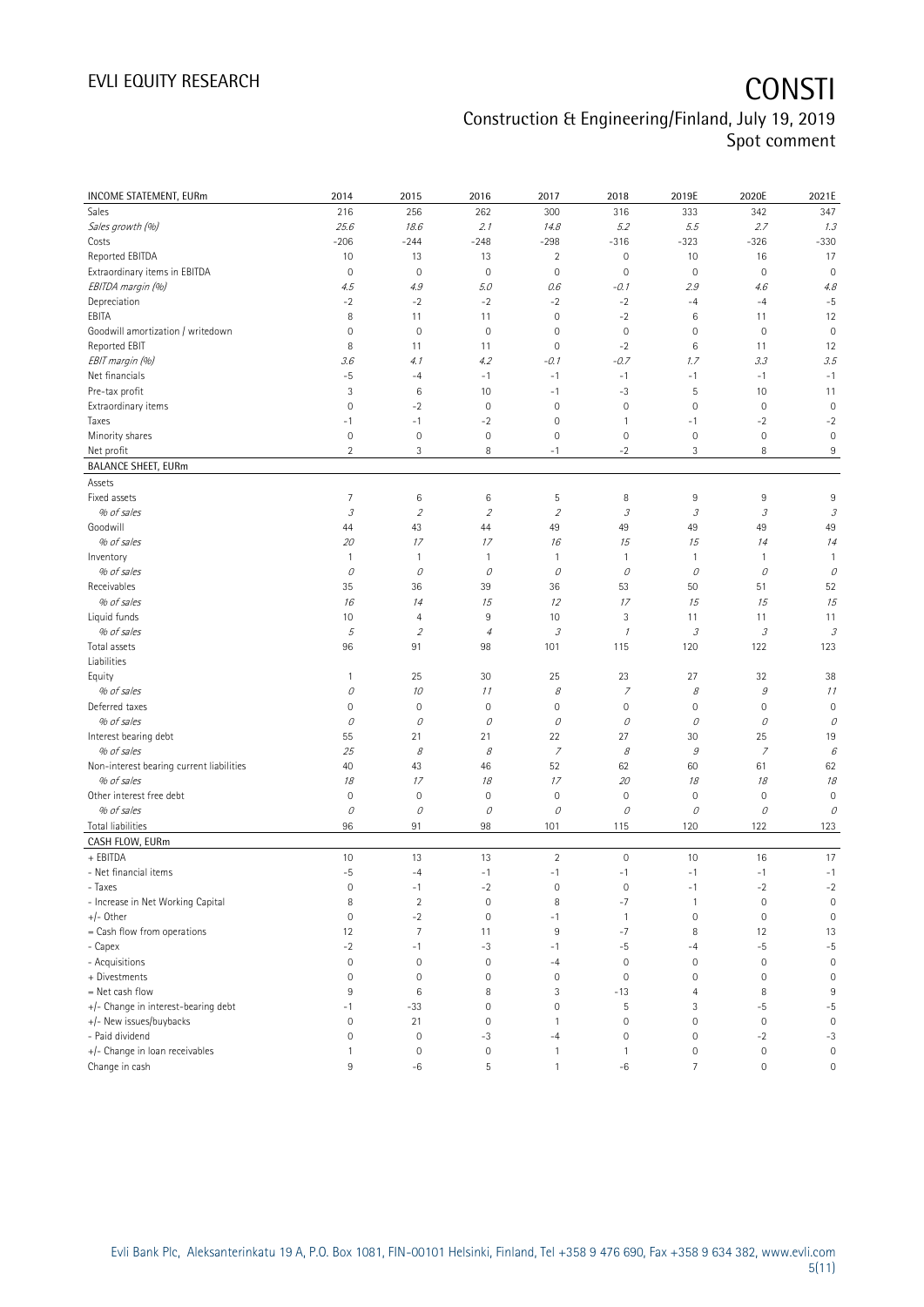| <b>KEY FIGURES</b>                  | 2015    | 2016    | 2017           | 2018        | 2019E   | 2020E   | 2021E   |
|-------------------------------------|---------|---------|----------------|-------------|---------|---------|---------|
| M-cap                               | 73      | 112     | 66             | 43          | 41      | 41      | 41      |
| Net debt                            | 17      | 12      | 12             | 24          | 20      | 14      | 8       |
| Enterprise value                    | 91      | 125     | 78             | 67          | 61      | 55      | 50      |
| Sales                               | 256     | 262     | 300            | 316         | 333     | 342     | 347     |
| EBITDA                              | 13      | 13      | $\overline{2}$ | $\mathbb O$ | 10      | 16      | 17      |
| EBIT                                | 11      | 11      | $\overline{0}$ | $-2$        | 6       | 11      | 12      |
| Pre-tax                             | 6       | 10      | $-1$           | $-3$        | 5       | 10      | 11      |
| Earnings                            | 5       | 8       | $-1$           | $-2$        | 3       | 8       | 9       |
| Book value                          | 25      | 30      | 25             | 23          | 27      | 32      | 38      |
| Valuation multiples                 |         |         |                |             |         |         |         |
| EV/sales                            | 0.4     | 0.5     | 0.3            | 0.2         | 0.2     | 0.2     | 0.1     |
| EV/EBITDA                           | 7.2     | 9.5     | 45.3           | $-144.0$    | 6.3     | 3.6     | 3.0     |
| EV/EBITA                            | 8.6     | 11.4    | $-207.0$       | $-31.4$     | 10.7    | 4.9     | 4.0     |
| EV/EBIT                             | 8.6     | 11.4    | $-207.0$       | $-31.4$     | 10.7    | 4.9     | 4.0     |
| EV/operating cash flow              | 7.0     | 10.8    | 9.1            | $-9.1$      | 6.4     | 4.1     | 3.4     |
| EV/cash earnings                    | 12.4    | 11.9    | 273.3          | $-54.9$     | 8.0     | 4.5     | 3.7     |
| P/E                                 | 13.6    | 14.1    | $-61.0$        | $-18.5$     | 12.3    | 5.5     | 4.8     |
| P/E excl. goodwill                  | 13.6    | 14.1    | $-61.0$        | $-18.5$     | 12.3    | 5.5     | 4.8     |
| P/B                                 | 3.0     | 3.8     | 2.6            | 1.8         | 1.5     | 1.3     | 1.1     |
| P/sales                             | 0.3     | 0.4     | 0.2            | 0.1         | 0.1     | 0.1     | 0.1     |
| P/CF                                | 5.7     | 9.7     | 7.7            | $-5.9$      | 4.3     | 3.1     | 2.9     |
| Target EV/EBIT                      | 0.0     | 0.0     | 0.0            | 0.0         | 11.4    | 5.3     | 4.4     |
| Target P/E                          | 0.0     | 0.0     | 0.0            | 0.0         | 13.5    | 6.0     | 5.3     |
| Target P/B                          | $0.0\,$ | 0.0     | 0.0            | 0.0         | 1.7     | 1.4     | 1.2     |
| Per share measures                  |         |         |                |             |         |         |         |
| Number of shares                    | 7,615   | 7,621   | 7,621          | 7,858       | 7,858   | 7,858   | 7,858   |
| Number of shares (diluted)          | 7,615   | 7,621   | 7,621          | 7,858       | 7,858   | 7,858   | 7,858   |
| EPS                                 | 0.70    | 1.05    | $-0.14$        | $-0.30$     | 0.43    | 0.96    | 1.10    |
| EPS excl. goodwill                  | 0.70    | 1.05    | $-0.14$        | $-0.30$     | 0.43    | 0.96    | 1.10    |
| Cash EPS                            | 0.96    | 1.38    | 0.04           | $-0.15$     | 0.97    | 1.57    | 1.72    |
| Operating cash flow per share       | 1.69    | 1.52    | 1.12           | $-0.93$     | 1.22    | 1.73    | 1.84    |
| Capital employed per share          | 5.51    | 5.48    | 4.90           | 5.98        | 5.90    | 5.89    | 5.88    |
| Book value per share                | 3.22    | 3.89    | 3.32           | 2.98        | 3.41    | 4.12    | 4.82    |
| Book value excl. goodwill           | $-2.49$ | $-1.90$ | $-3.06$        | $-3.21$     | $-2.78$ | $-2.06$ | $-1.36$ |
| Dividend per share                  | 0.39    | 0.54    | 0.00           | 0.00        | 0.25    | 0.40    | 0.55    |
| Dividend payout ratio, %            | 55.4    | 51.5    | 0.0            | 0.0         | 58.2    | 41.6    | 50.0    |
| Dividend yield, %                   | 4.1     | 3.7     | 0.0            | 0.0         | 4.7     | 7.6     | 10.4    |
| Efficiency measures                 |         |         |                |             |         |         |         |
| ROE                                 | 42.8    | 29.5    | $-3.9$         | $-9.6$      | 13.4    | 25.6    | 24.6    |
| ROCE                                | 21.0    | 22.7    | $-0.6$         | $-4.2$      | 10.8    | 19.8    | 21.7    |
| Financial ratios                    |         |         |                |             |         |         |         |
| Capex/sales, %                      | 0.5     | 1.0     | 1.7            | 1.6         | 1.3     | 1.3     | 1.3     |
| Capex/depreciation excl. goodwill,% | 66.0    | 87.6    | 36.4           | 302.9       | 110.7   | 102.6   | 101.3   |
| Net debt/EBITDA, book-weighted      | 1.4     | 0.9     | 7.0            | $-50.8$     | 2.0     | 0.9     | 0.5     |
| Debt/equity, market-weighted        | 0.3     | 0.2     | 0.3            | 0.6         | 0.7     | 0.6     | 0.5     |
| Equity ratio, book-weighted         | 31.4    | 34.8    | 28.8           | 24.9        | 22.3    | 26.6    | 30.9    |
| Gearing                             | 0.71    | 0.41    | 0.48           | 1.01        | 0.73    | 0.43    | 0.22    |
| Number of employees, average        | 890     | 935     | 1,079          | 1,046       | 1,077   | 1,088   | 1,099   |
| Sales per employee, EUR             | 287,810 | 279,704 | 278,222        | 301,876     | 309,217 | 314,294 | 315,277 |
|                                     |         |         |                |             |         |         |         |
| EBIT per employee, EUR              | 11,819  | 11,708  | $-347$         | $-2,032$    | 5,293   | 10,293  | 11,192  |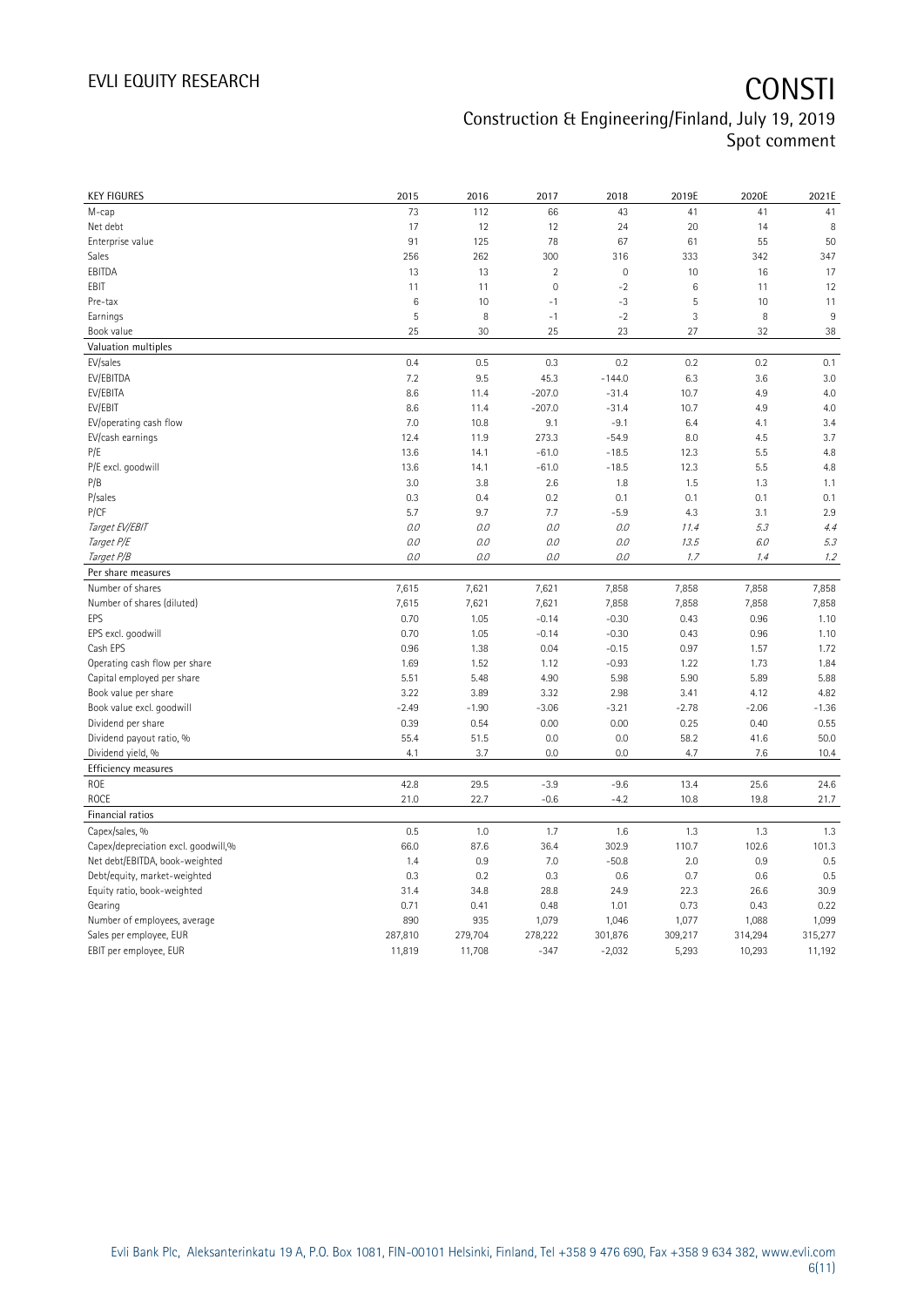COMPANY DESCRIPTION: Consti, listed on the Helsinki stock exchange in 2015, is one of the leading renovation and technical service companies in Finland. Consti has a comprehensive service offering covering technical building services, residential pipeline renovation, renovation contracting, building facade repair and maintenance, and other renovation and technical services for demanding residential and non-residential properties. Consti was established in 2008 to meet the growing need for repair and construction work.

### INVESTMENT CASE:

| <b>OWNERSHIP STRUCTURE</b>                      | SHARES    | <b>EURm</b> | 0/0  |
|-------------------------------------------------|-----------|-------------|------|
| Ilmarinen Mutual Pension Insurance Company      | 482,301   | 2.547       | 6.1% |
| Evli Finnish Small Cap Fund                     | 479,200   | 2.530       | 6.1% |
| Danske Invest Finnish Institutional Equity Fund | 425,818   | 2.248       | 5.4% |
| Korkeela Esa Sakari                             | 414,133   | 2.187       | 5.3% |
| Kivi Risto Juhani                               | 377,937   | 1.996       | 4.8% |
| OP-Finland Small Firms Fund                     | 307,977   | 1.626       | 3.9% |
| Kalervo Markku                                  | 298,692   | 1.577       | 3.8% |
| Korkeela Antti Petteri                          | 276,894   | 1.462       | 3.5% |
| Riikantorppa Oy                                 | 218,688   | 1.155       | 2.8% |
| Wipunen varainhallinta Oy                       | 200,000   | 1.056       | 2.5% |
| Ten largest                                     | 3,481,640 | 18.383      | 44%  |
| Residual                                        | 4,376,627 | 23.109      | 56%  |
| Total                                           | 7,858,267 | 41.492      | 100% |

| <b>EARNINGS CALENDAR</b> |                       |
|--------------------------|-----------------------|
| July 26, 2019            | Q <sub>2</sub> report |
| October 25, 2019         | Q <sub>3</sub> report |

OTHER EVENTS

| COMPANY MISCELLANEOUS |                                             |
|-----------------------|---------------------------------------------|
| CEO: Esa Korkeela     | Hopeatie 2, 6. krs, 00440 Helsinki, Finland |
| CFO: Joni Sorsanen    | Tel: +358 10 288 6000                       |
| IR: Ismo Heikkilä     |                                             |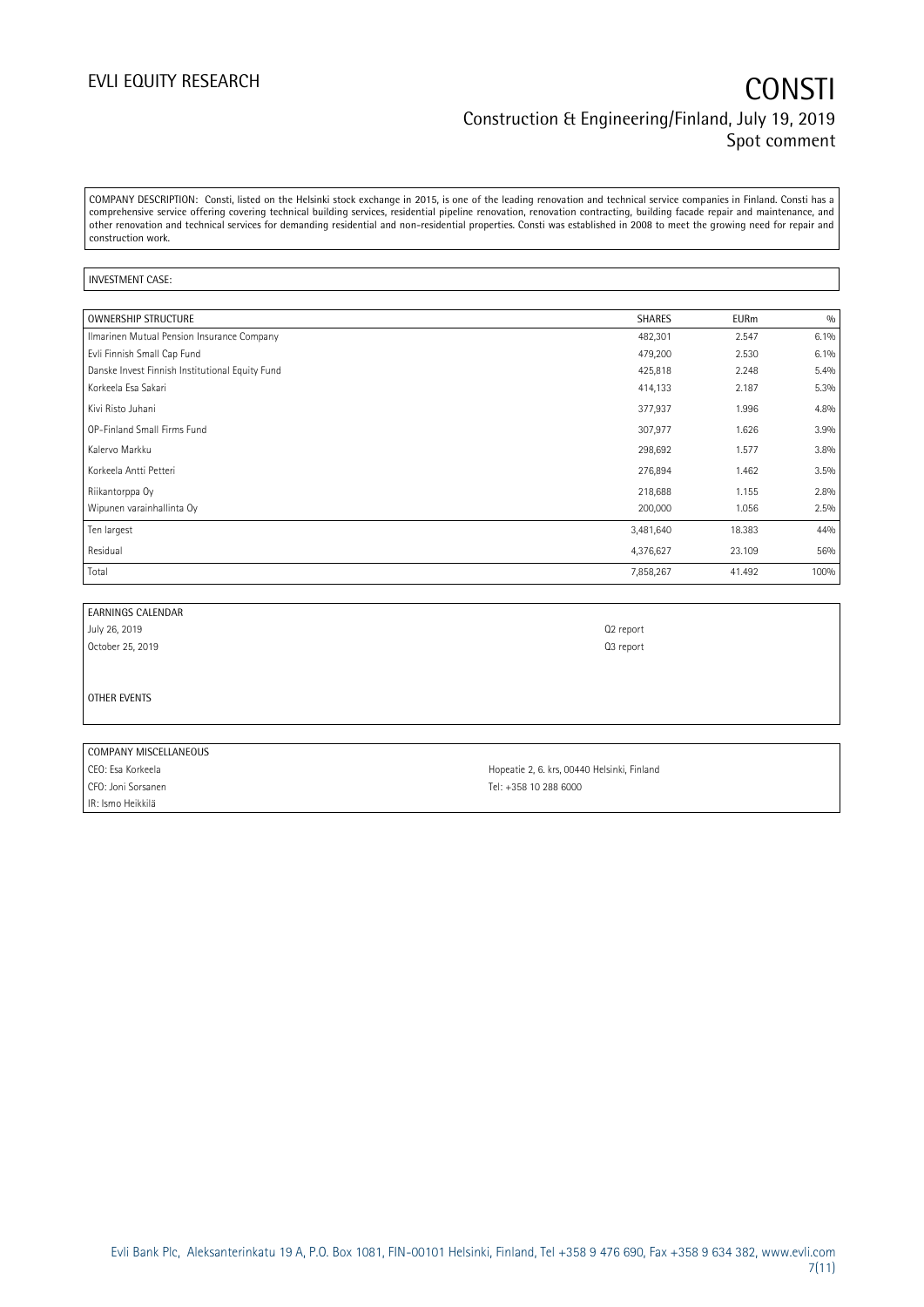DEFINITIONS

| P/E                                                                              | EPS                                                                                     |  |  |
|----------------------------------------------------------------------------------|-----------------------------------------------------------------------------------------|--|--|
| Price per share                                                                  |                                                                                         |  |  |
|                                                                                  | Profit before extraordinary items and taxes                                             |  |  |
| Earnings per share                                                               | $-$ income taxes $+$ minority interest                                                  |  |  |
|                                                                                  | Number of shares                                                                        |  |  |
| P/Sales                                                                          | <b>DPS</b>                                                                              |  |  |
|                                                                                  | Dividend for the financial period per share                                             |  |  |
| Market cap                                                                       |                                                                                         |  |  |
| Sales                                                                            |                                                                                         |  |  |
| P/BV                                                                             | <b>CEPS</b>                                                                             |  |  |
| Price per share                                                                  | Gross cash flow from operations                                                         |  |  |
| Shareholders' equity + taxed provisions per share                                | Number of shares                                                                        |  |  |
|                                                                                  |                                                                                         |  |  |
| P/CF                                                                             | EV/Share                                                                                |  |  |
| Price per share                                                                  | Enterprise value                                                                        |  |  |
| Operating cash flow per share                                                    | Number of shares                                                                        |  |  |
|                                                                                  |                                                                                         |  |  |
| EV (Enterprise value)                                                            | Sales/Share                                                                             |  |  |
| Market cap $+$ net debt $+$ minority interest at market value                    | Sales                                                                                   |  |  |
|                                                                                  |                                                                                         |  |  |
| - share of associated companies at market value                                  | Number of shares                                                                        |  |  |
| Net debt                                                                         | EBITDA/Share                                                                            |  |  |
| Interest bearing debt - financial assets                                         | Earnings before interest, tax, depreciation and amortisation                            |  |  |
|                                                                                  | Number of shares                                                                        |  |  |
|                                                                                  |                                                                                         |  |  |
| EV/Sales                                                                         | EBIT/Share                                                                              |  |  |
| Enterprise value                                                                 | Operating profit                                                                        |  |  |
| Sales                                                                            | Number of shares                                                                        |  |  |
|                                                                                  |                                                                                         |  |  |
| EV/EBITDA                                                                        | EAFI/Share                                                                              |  |  |
| Enterprise value                                                                 | Pretax profit                                                                           |  |  |
| Earnings before interest, tax, depreciation and amortisation                     | Number of shares                                                                        |  |  |
|                                                                                  |                                                                                         |  |  |
| EV/EBIT                                                                          | Capital employed/Share                                                                  |  |  |
| Enterprise value                                                                 | $\textsf{Total}\text{ assets} - \textsf{non}\text{ interest}\text{ bearing}\text{debt}$ |  |  |
| Operating profit                                                                 | Number of shares                                                                        |  |  |
|                                                                                  |                                                                                         |  |  |
| Div yield, %                                                                     | Total assets                                                                            |  |  |
| Dividend per share                                                               | Balance sheet total                                                                     |  |  |
| Price per share                                                                  |                                                                                         |  |  |
|                                                                                  |                                                                                         |  |  |
| Payout ratio, %                                                                  | Interest coverage (x)                                                                   |  |  |
| Total dividends                                                                  | Operating profit                                                                        |  |  |
| Earnings before extraordinary items and taxes - income taxes + minority interest | Financial items                                                                         |  |  |
|                                                                                  |                                                                                         |  |  |
| Net cash/Share                                                                   | Asset turnover (x)                                                                      |  |  |
| Financial assets $-$ interest bearing debt                                       | Turnover                                                                                |  |  |
| Number of shares                                                                 | Balance sheet total (average)                                                           |  |  |
|                                                                                  |                                                                                         |  |  |
| ROA, %                                                                           | Debt/Equity, %                                                                          |  |  |
| Operating profit + financial income + extraordinary items                        | Interest bearing debt                                                                   |  |  |
| Balance sheet total - interest free short term debt                              | Shareholders' equity + minority interest + taxed provisions                             |  |  |
| - long term advances received and accounts payable (average)                     |                                                                                         |  |  |
|                                                                                  |                                                                                         |  |  |
| ROCE, %                                                                          | Equity ratio, %                                                                         |  |  |
| Profit before extraordinary items + interest expenses + other financial costs    | Shareholders' equity $+$ minority interest $+$ taxed provisions                         |  |  |
| Balance sheet total - non interest bearing debt (average)                        | Total assets - interest free loans                                                      |  |  |
|                                                                                  |                                                                                         |  |  |
| ROE, %                                                                           | CAGR, %                                                                                 |  |  |
| Profit before extraordinary items and taxes - income taxes                       | Cumulative annual growth rate $=$ Average growth per year                               |  |  |
| Shareholders' equity + minority interest + taxed provisions (average)            |                                                                                         |  |  |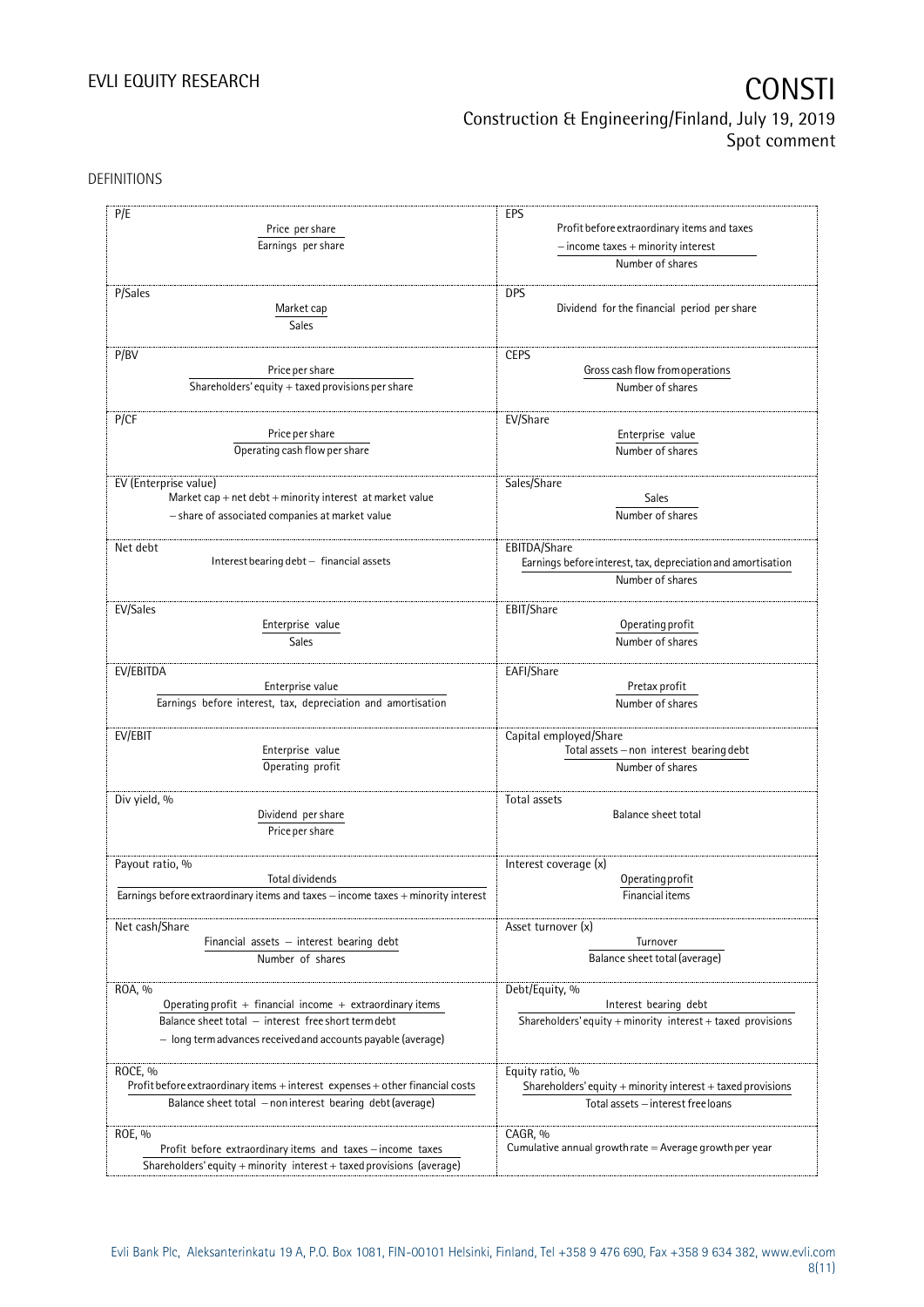### EVLI EQUITY RESEARCH **CONSTITUTE OF A CONSTITUTE OF A CONSTITUTE OF A CONSTITUTE OF A CONSTITUTE OF A CONSTITUTE** Construction & Engineering/Finland, July 19, 2019 Spot comment

Important Disclosures

Evli Research Partners Plc ("ERP") uses 12-month target prices. Target prices are defined by utilizing analytical techniques based on financial theory including (but not limited to) discounted cash flow analysis and comparative valuation. The selection of valuation methods depends on different circumstances. Target prices may be altered on the basis of new information coming to light in the underlying company or changes in interest rates, changes in foreign exchange rates, other securities prices or market indices or outlook for the aforementioned factors or other factors that may change the conditions of financial markets. Recommendations and changes by analysts are available at <https://research.evli.com/JasperAllModels.action?authParam=key;461&authParam=x;G3rNagWrtf7K&authType=3> Investment recommendations are defined as follows: Target price compared to share price Recommendation<br>  $\leq -10\%$  $\langle 5, 10, 10 \rangle$  SELL<br> $\langle -10, 10, 10 \rangle$  SELL  $-10 - (+10) \%$  HOL<br>  $> 10 \%$  RIJY  $> 10\%$ ERP's investment recommendation of the analyzed company is updated at least 2 timer per year. 60% 53% 50% 39% 40% 30% 20% 8% 10%  $0%$ Sell Hold Buy

The graph above shows the distribution of ERP's recommendations of companies under coverage in 1st of February 2019. If recommendation is not given, it is not mentioned here.

### Name(s) of the analyst(s): Salokivi

This research report has been prepared by Evli Research Partners Plc ("ERP" or "Evli Research"). ERP is a subsidiary of Evli Bank Plc. Production of the investment recommendation has been concluded on 19.7.2019, 8:00. This report has been published on 19.7.2019, 8:15.

None of the analysts contributing to this report, persons under their guardianship or corporations under their control have a position in the shares of the company or related securities.

The date and time for any price of financial instruments mentioned in the recommendation refer to the previous trading day's closing price(s) unless otherwise stated in the report.

Each analyst responsible for the content of this report assures that the expressed views accurately reflect the personal views of each analyst on the covered companies and securities. Each analyst assures that (s)he has not been, nor are or will be, receiving direct or indirect compensation related to the specific recommendations or views contained in this report.

Companies in the Evli Group, affiliates or staff of companies in the Evli Group, may perform services for, solicit business from, hold long or short positions in, or otherwise be interested in the investments (including derivatives) of any company mentioned in the publication or report.

Neither ERP nor any company within the Evli Group have managed or co-managed a public offering of the company's securities during the last 12 months prior to, received compensation for investment banking services from the company during the last 12 months prior to the publication of the research report.

ERP has signed an agreement with the issuer of the financial instruments mentioned in the recommendation, which includes production of research reports. This assignment has a limited economic and financial impact on ERP and/or Evli. Under the assignment ERP performs services including, but not limited to, arranging investor meetings or –events, investor relations communication advisory and production of research material.

ERP or another company within the Evli Group does not have an agreement with the company to perform market making or liquidity providing services.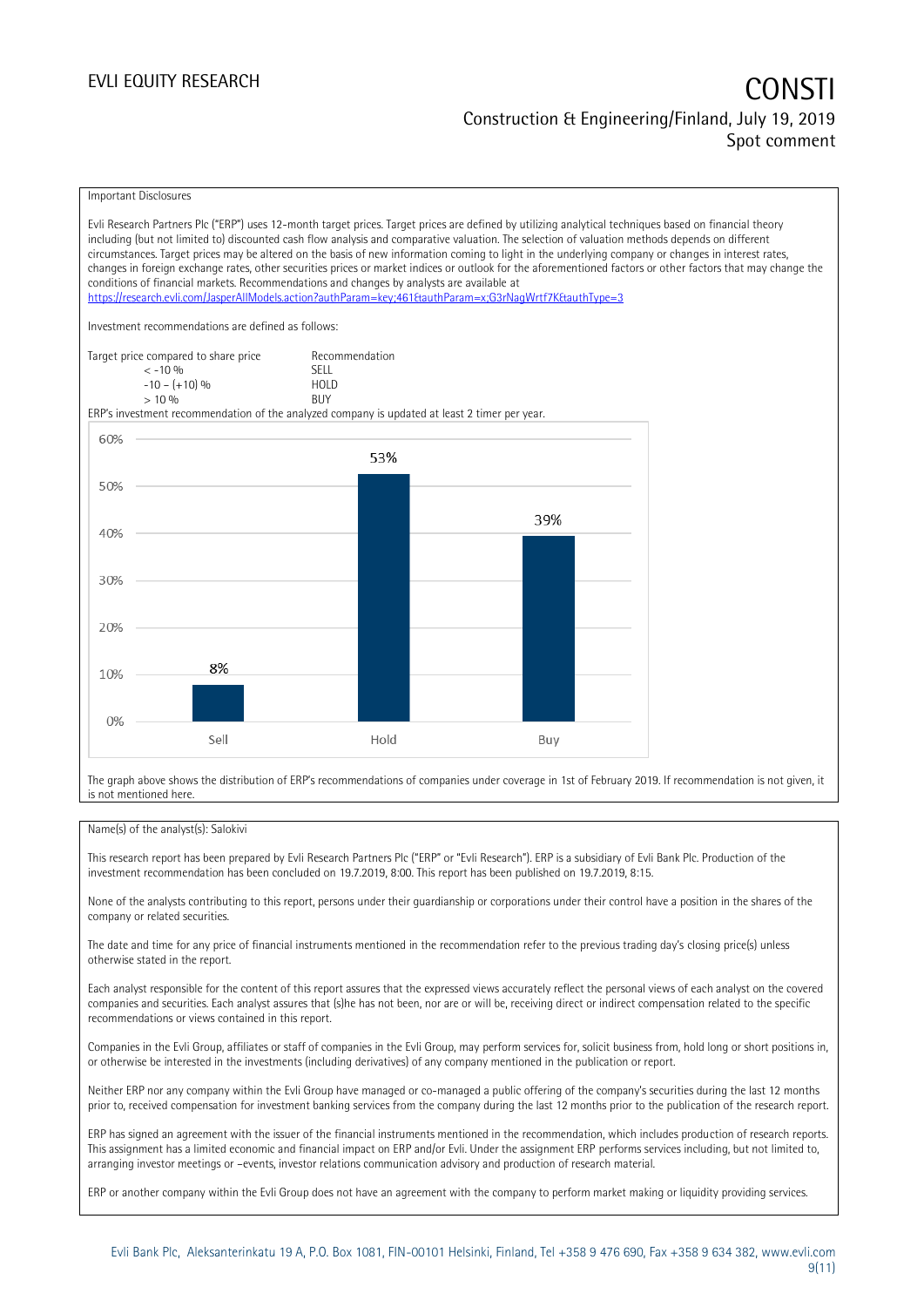### EVLI EQUITY RESEARCH **CONSTITUTE OF A CONSTITUTE OF A CONSTITUTE OF A CONSTITUTE OF A CONSTITUTE OF A CONSTITUTE** Construction & Engineering/Finland, July 19, 2019 Spot comment

For the prevention and avoidance of conflicts of interests with respect to this report, there is an information barrier (Chinese wall) between Investment Research and Corporate Finance units concerning unpublished investment banking services to the company. The remuneration of the analyst(s) is not tied directly or indirectly to investment banking transactions or other services performed by Evli Bank Plc or any company within Evli Group.

This report has been disclosed to the company prior to its dissemination. The company has not made any amendments to its contents. Selected portions of the report were provided to the company for fact checking purposes only.

This report is provided and intended for informational purposes only and may not be used or considered under any circumstances as an offer to sell or buy any securities or as advice to trade any securities.

This report is based on sources ERP considers to be correct and reliable. The sources include information providers Reuters and Bloomberg, stock-exchange releases from the companies and other company news, Statistics Finland and articles in newspapers and magazines. However, ERP does not guarantee the materialization, correctness, accuracy or completeness of the information, opinions, estimates or forecasts expressed or implied in the report. In addition, circumstantial changes may have an influence on opinions and estimates presented in this report. The opinions and estimates presented are valid at the moment of their publication and they can be changed without a separate announcement. Neither ERP nor any company within the Evli Group are responsible for amending, correcting or updating any information, opinions or estimates contained in this report. Neither ERP nor any company within the Evli Group will compensate any direct or consequential loss caused by or derived from the use of the information represented in this publication.

All information published in this report is for the original recipient's private and internal use only. ERP reserves all rights to the report. No part of this publication may be reproduced or transmitted in any form or by any means, electronic, mechanical, photocopying, recording or otherwise, or stored in any retrieval system of any nature, without the written permission of ERP.

This report or its copy may not be published or distributed in Australia, Canada, Hong Kong, Japan, New Zealand, Singapore or South Africa. The publication or distribution of this report in certain other jurisdictions may also be restricted by law. Persons into whose possession this report comes are required to inform themselves about and to observe any such restrictions.

Evli Bank Plc is not registered as a broker-dealer with the U. S. Securities and Exchange Commission ("SEC"), and it and its analysts are not subject to SEC rules on securities analysts' certification as to the currency of their views reflected in the research report. Evli Bank is not a member of the Financial Industry Regulatory Authority ("FINRA"). It and its securities analysts are not subject to FINRA's rules on Communications with the Public and Research Analysts and Research Reports and the attendant requirements for fairness, balance and disclosure of potential conflicts of interest. This research report is only being offered in U.S. by Auerbach Grayson & Company, LLC (Auerbach Grayson) to Major U.S. Institutional Investors and is not available to, and should not be used by, any U.S. person or entity that is not a Major U.S. Institutional Investor. Auerbach Grayson is a broker-dealer registered with the U.S. Securities and Exchange Commission and is a member of the FINRA. U.S. entities seeking more information about any of the issuers or securities discussed in this report should contact Auerbach Grayson. The securities of non-U.S. issuers may not be registered with or subject to SEC reporting and other requirements.

ERP is not a supervised entity but its parent company Evli Bank Plc is supervised by the Finnish Financial Supervision Authority.